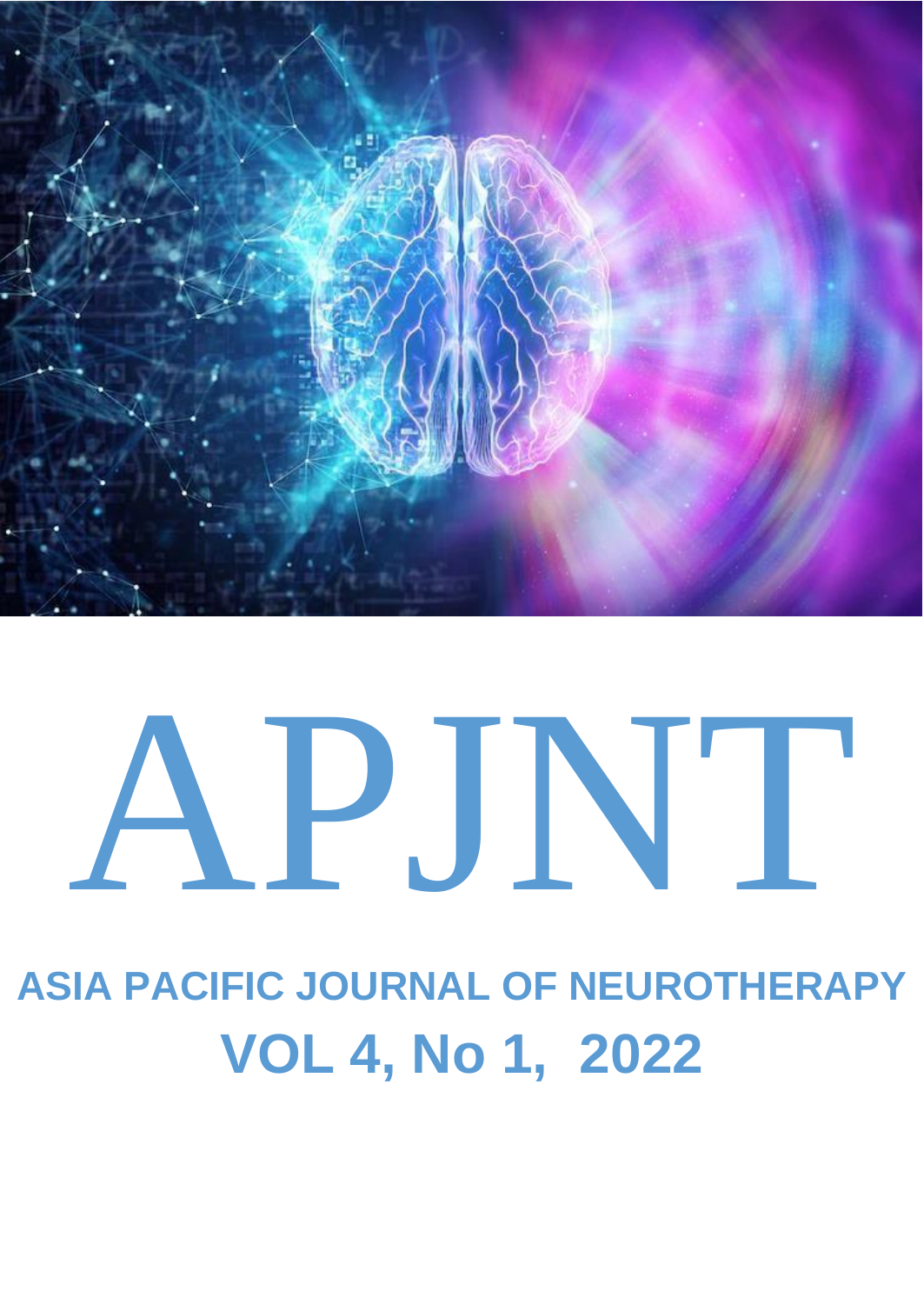# **APJNT Journal**

# **Table of Contents**

|   | <b>Title</b>                                                                                                                                                                                            | Authors                         | Page# |
|---|---------------------------------------------------------------------------------------------------------------------------------------------------------------------------------------------------------|---------------------------------|-------|
|   | The treatment of complex PTSD in a refugee Ivana Dragicevic, Sejla Murdoch, Mirjana<br>integration of Askovic<br>the<br>through<br>woman<br>neurofeedback with trauma-informed therapy:<br>A case study |                                 | 2     |
| 2 | EEG based Epileptic data classification using<br>Long Short Term Memory (LSTM)                                                                                                                          | Soyiba Jawed, Aamir Saeed Malik | 10    |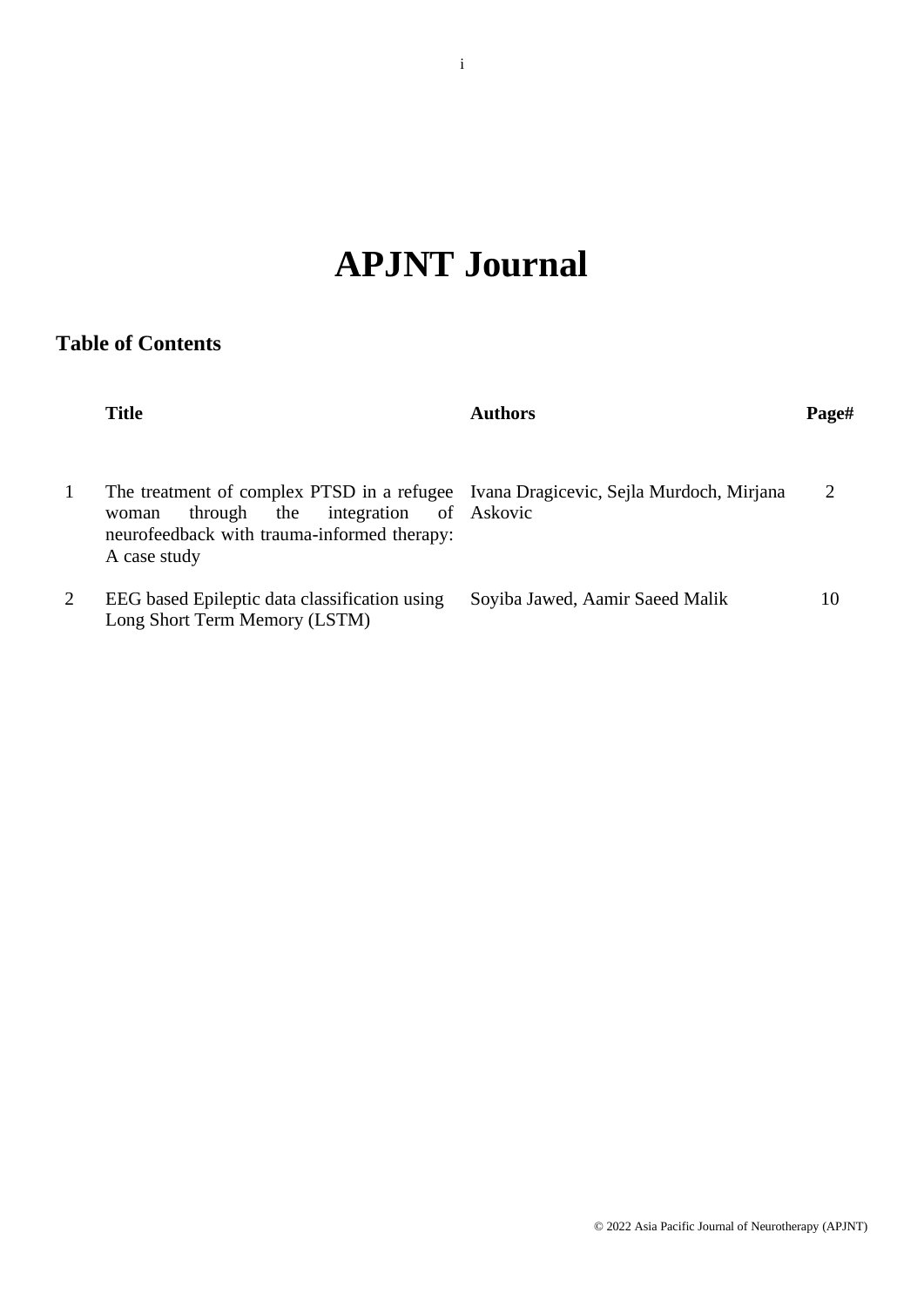# The treatment of complex PTSD in a refugee woman through the integration of neurofeedback with trauma-informed therapy: A case study

Ivana Dragicevic<sup>a</sup>, Sejla Murdoch<sup>b</sup>, Mirjana Askovic<sup>c</sup>

*<sup>a</sup>NSW Service for the Treatment and Rehabilitation of Torture and Trauma Survivors, Australia <sup>b</sup>NSW Service for the Treatment and Rehabilitation of Torture and Trauma Survivors, Australia <sup>c</sup>NSW Service for the Treatment and Rehabilitation of Torture and Trauma Survivors, Australia*

### **Abstract**

**Objective:** The case of Fay, a 40-year-old Syrian refugee woman who has experienced both developmental and refugee trauma was chosen to demonstrate the potential of neurofeedback in treating complex PTSD symptoms.

**Methods:** Outlines pre and post assessments, and the use of neurofeedback protocols for stabilisation of arousal, their rationale and how they were integrated into trauma-informed therapy.

**Results:** Pre and post comparisons indicate changes in resting EEG patterns as well as significant reductions in post-traumatic symptoms, depression and anxiety symptoms.

**Conclusions:** Stabilisation of arousal via neurofeedback may contribute to the establishment of safety that promotes emotional regulation and ability to undergo painful trauma processing. Neurofeedback as an adjunct to trauma-informed therapy may be particularly warranted in cases of complex PTSD.

© 2022 Published jointly by ANSA and APNA societies of Australasia and ASEAN Countries. Selected and peer-review by editorial board of Asia Pacific Journal of Neuro therapy (APJNT).

*Keywords:* Neurofeedback, complex PTSD, refugee trauma, developmental trauma & protocols

| <b>ARTICLE INFO</b> |                   | * Corresponding author.                  |
|---------------------|-------------------|------------------------------------------|
| <b>RECEIVED</b>     | November 12, 2021 | Email: mirjana.Askovic@health.nsw.gov.au |
| <b>REVIEWED</b>     | March 14, 2022    |                                          |
| <b>ACCEPTED</b>     | April 06, 2022    |                                          |
|                     |                   |                                          |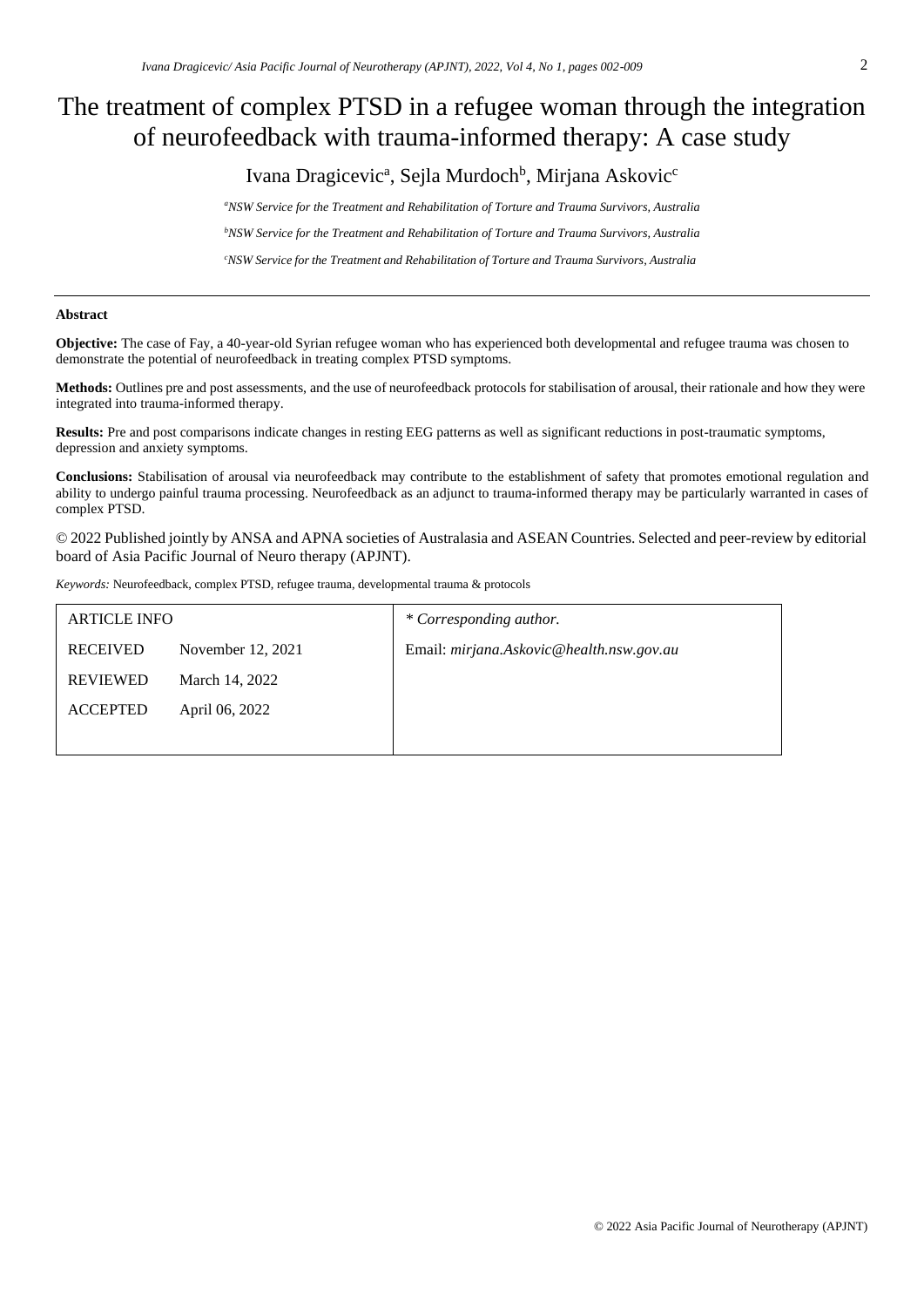### **1. Introduction**

This paper describes the case of Fay, a refugee woman who has experienced developmental trauma and presents with complex PTSD symptoms. It outlines her treatment using neurofeedback as an adjunct to psychological therapy and her progress.

### **2. Background**

### *2.1. Complex PTSD*

Refugees may be up to 10 times more likely to meet criteria for post-traumatic stress disorder (PTSD) compared to the general population (Fazel et al., 2005). A subset of this group is also likely to qualify for the ICD-11 diagnosis of complex PTSD (cPTSD) (11th ed,; ICD-11; World Health Organization, 2020). In addition to re-experiencing, avoidance and hypervigilance symptoms, cPTSD also includes criteria related to disturbances of self-organisation (DSO) including emotional dysregulation, interpersonal difficulties and negative self-concept (Jowett et al., 2020). Complex PTSD typically involves multiple or repeated traumas of an interpersonal nature, and produces more complex, chronic symptoms with greater functional impairment (Brewin et al., 2017; Cloitre, et al., 2013; Cloitre, 2020). In particular, it has been found that childhood trauma was predictive of increasing symptom complexity in adults (Cloitre, et al., 2009). Indeed, adverse childhood experiences have been established to have a linearly cumulative effect on symptoms (Felitti, et al., 1998).

NSW Service for the Treatment and Rehabilitation of Torture and Trauma Survivors (STARTTS), encounters clients who have experienced earlier adverse life events or developmental trauma along with war-related or refugee trauma later in adulthood. According to the cPTSD diagnostic criteria, in addition to experiencing the core PTSD symptoms, these clients would be more likely to experience DSO disturbances and have greater functional impairment. Heightened physiological instability seen in PTSD (Ge et al, 2020; Begic., et al., 2001; Giesbrecht, et al., 2006; Wahbeh & Oken, 2013) as well as heightened interpersonal instability suggests the need for the establishment of both physiological and interpersonal safety without which therapy work would be precluded. Indeed, the establishment of safety is the cornerstone of trauma work (Herman, 1992) and according to polyvagal theory, co-regulation with the therapist is a fundamental way to establish this safety (Porges, 2001). However, for clients who have experienced complex trauma, interpersonal trust needed for the establishment of safety may take time and be more difficult (Lawson, et al., 2013). Hence, promoting physiological stability may be a useful tool that contributes to the development of therapeutic trust and safety, and consequently, greater receptivity to therapy in general.

### *2.2. Physiological markers in PTSD*

Physiological instability in PTSD has been demonstrated in several studies. Namely, a recent meta-analysis has confirmed that individuals with PTSD exhibit lower HRV (Ge et al, 2020). Studies have also shown EEG abnormalities in PTSD sufferers, although results from these studies are heterogeneous. For instance, it has been found that beta and theta are elevated in veterans with PTSD (Begic et al., 2001) and that theta is linked to higher levels of dissociation (Giesbrecht et al., 2006). It has also been found that peak alpha frequency is elevated in a PTSD group, potentially reflecting their increased vigilance to their surroundings (Wahbeh & Oken, 2013). It can be speculated that the differences in these groups may be partially explained by the differences in predominant PTSD symptoms - for instance, hyperarousal vs. hypoarousal, however further research into this area is needed to elucidate these heterogeneous results. Nonetheless, these studies suggest the potential for the use of biofeedback modalities for establishing physiological stability, which may in turn contribute to interpersonal therapeutic safety.

### *2.3. Neorofeedback*

Neurofeedback is a biofeedback modality that has been successfully used in the treatment of both developmental trauma (Fisher, 2014) and refugee trauma (Askovic & Gould, 2009; Askovic et al., 2017; Askovic et al., 2020). Neurofeedback trains brainwave patterns in response to real-time EEG and is based on operant conditioning principles (Sherlin et al., 2011). During neurofeedback, an individual is rewarded for amplifying certain brainwaves, while simultaneously inhibiting others. Protocols used to decide which brainwaves to reward and inhibit are based on a thorough clinical assessment and often accompanied by a qEEG assessment. Clients 'play' a game or watch a video and receive visual and auditory feedback in response to their performance.

Neurofeedback in the traumatised population primarily works to reduce/address arousal (Fisher, 2014). A review investigating the effects of neurofeedback in the treatment of PTSD indicates that neurofeedback is 'probably efficacious' (Reiter et al., 2016) and more recent reviews are also showing promising results (Chiba et al., 2019; Steingrimsson et al., 2020; Panisch & Hai, 2020). More specifically, van der Kolk (2016) demonstrated that neurofeedback is useful in regulating emotional arousal and reducing chronic PTSD symptoms. It can be argued that this stabilisation of physiological arousal allows the nervous system to move away from fight/flight/freeze responses and into the social engagement system, which according to Porges (2011) would be required for successful co-regulation with the therapist. Hence, for clients with cPTSD, this physiological stability may be the building block to the establishment of therapeutic trust and therefore increasing receptivity to therapy in general.

### **3. Methodology**

### *3.1. Case Introduction*

Fay is a 40-year-old Syrian woman who arrived to Australia alone. Fay had experienced typical war-related trauma as a result of the ongoing conflict in her country. Fay had also experienced displacement and separation from her family, as well as an incident of attempted sexual assault during her time in a neighbouring country. In addition to the traumatic events experienced in her adulthood, Fay also experienced several incidences of childhood sexual assault from a family member, followed by a traumatic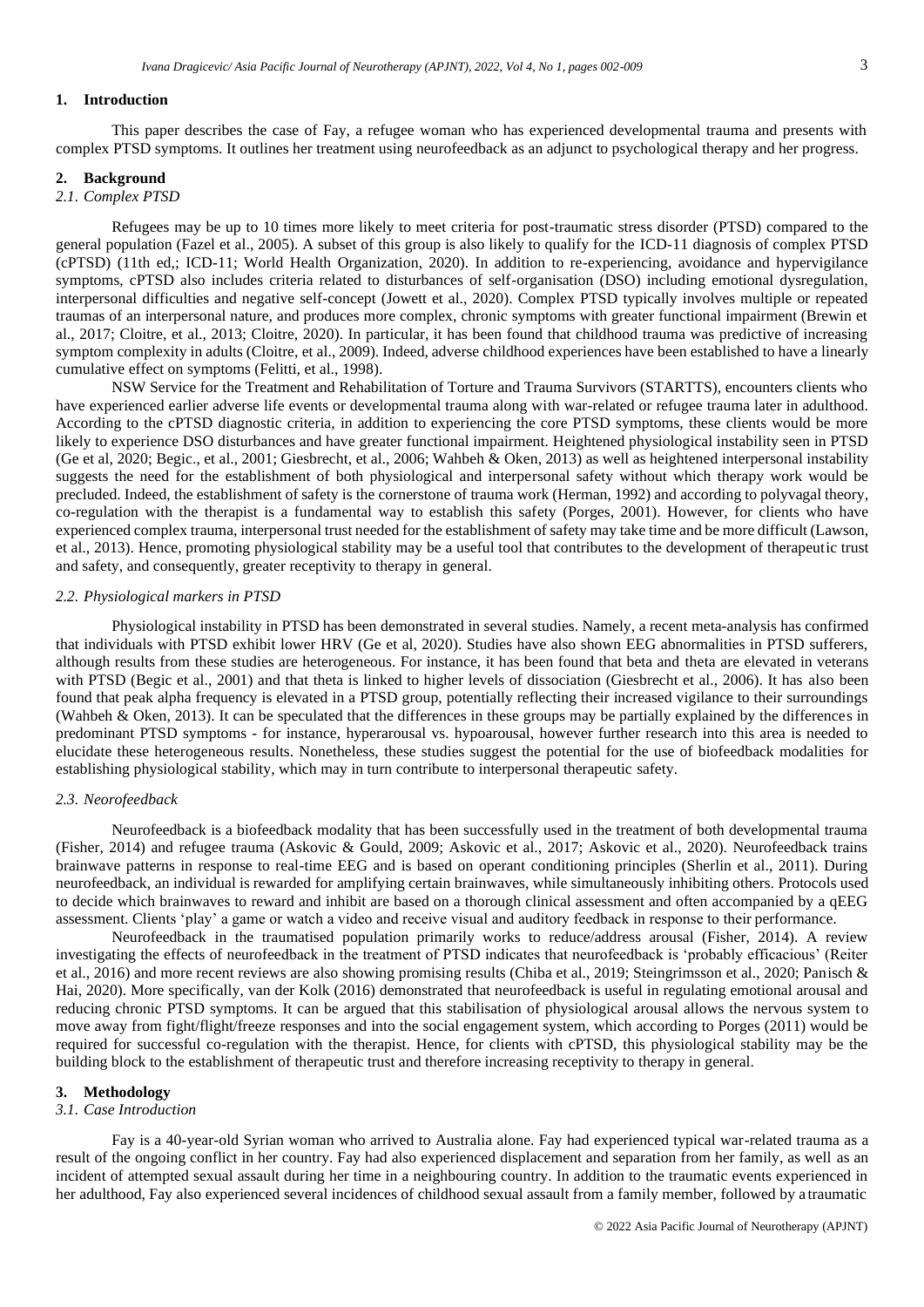medical procedure as a result of this assault. Upon arrival to Australia, Fay found herself alone, and without the support of her family who were overseas. In addition, she faced settlement challenges that all refugees face upon arrival to a new country including learning a new language, finding work, engaging in additional study and navigating the socio-political-economic environment. Whilst there existed established communities from Fay's culture, she did not feel she belonged there and felt discriminated against as an unmarried woman of 40. Normal life challenges of finding a partner and having a family also contributed to Fay's distress.

Fay had received approximately one year of trauma-informed supportive counselling, psychoeducation, elements of CBT and Motivational Interviewing as well as focusing on managing physiological and affective dysregulation through grounding, diaphragmatic breathing and progressive muscle relaxation. Fay was referred for neurofeedback to address continuing issues with severe sleeping difficulties, nightmares, panic / anxiety attacks, memory and concentration issues, anger outbursts, emotional dysregulation and depressed mood. She was taking a SNRI (50 mg) daily.

### *3.2. Case Formulation*

Overwhelming emotional dysregulation was the most visible feature of Fay's presentation. She often presented to sessions distressed and easily triggered into an emotional outburst. She reported crying easily and having anger outbursts outside of sessions. The cascade of emotions included fear, anger, sadness and shame that led to dissociative experiences. These included going blank in sessions, as well as withdrawal behaviours such as oversleeping and avoidance of situations, persons and confrontations. These dissociative experiences and avoidant behaviours disrupted processing of emotional trauma. Indeed, dissociation has been found to be a major contributing factor in maintaining PTSD symptoms (Briere et al., 2005). Fay's most common triggers were interpersonal interactions with adult males, particularly those she suspected may have intentions of engaging her on an intimate level. These triggers led to flashbacks of childhood sexual abuse and a general sense of vulnerability and lack of autonomy to protect herself. Her inability to uphold boundaries and trust herself led to a deep sense of shame, which reinforced core dysfunctional beliefs developed in childhood. These included beliefs about being weak, being blameful and being unlovable.

Fay's sense of being unprotected and vulnerable was likely exacerbated by her current circumstances of being recently separated from her family and having to adjust to a new country, culture and language. This likely lowered the threshold for stress, meaning that she was triggered into emotional dysregulation with greater frequency and intensity. Fay's EEG results indicated slow widespread alpha, particularly temporally, occipitally and along the midline. Additionally, hypercoherent alpha was present frontally. These EEG patterns could relate to FA's emotional dysregulation, dissociation and memory issues (Fingelkurts et al., 2007; Hassan et al., 2020; Klimesch, 1997). The combination of classical symptoms of PTSD including hypervigilance, re-living and avoidance, with additional issues of emotional dysregulation, negative self-concept and interpersonal difficulties, suggests the likelihood that Fay had cPTSD, as differentiated by the ICD-11 (11th ed.; ICD-11; World Health Organization, 2020).

Despite these challenges and significant emotional dysregulation issues, Fay engaged well in therapy and developed good rapport with the therapist. Fay is a bright and resourceful woman who learnt English very fast and developed an understanding of the Australian socio-economic system quickly. Fay was also psychologically minded and when felt safe enough shared deep insights into her issues with courage and clarity.

### *3.3. Assessment*

Written consent for use of client data was obtained at the time of their EEG assessment.

Table 1. Diagnostic tools

| <b>Assessment</b>                                                    | <b>Description</b>                                                                                              |
|----------------------------------------------------------------------|-----------------------------------------------------------------------------------------------------------------|
| Clinical Interview                                                   | Clinical interview assessing client's presenting issues,<br>developmental history and current lifestyle factors |
| Harvard Trauma Questionnaire (HTQ-S) (Mollica et al, 1992)           | A cross-cultural instrument measuring torture, trauma and<br>post-traumatic stress.                             |
| Hopkins Symptom Checklist – Depression (HSC-D) (Mollica et al. 1987) | A cross-cultural instrument measuring depression.                                                               |
| Hopkins Symptom Checklist – Anxiety (HSC-A) (Mollica et al. 1987)    | A cross-cultural instrument measuring anxiety.                                                                  |
| DASS-21 (Lovibond & Lovibond, 1995)                                  | <b>Depression Anxiety Stress Scales</b>                                                                         |
| GSE (Schwarzer & Jerusalem, 1995)                                    | General Self-Efficacy Scale                                                                                     |
| Digit Span (Wechsler, 2008)                                          | A subtest examining attention and working memory from the<br>Wechsler Adult Intelligence Scale $-V$ .           |
| Quantitative Electroencephalogram (qEEG)                             |                                                                                                                 |
|                                                                      | Resting-state EEG activity for eyes open and eyes closed<br>conditions                                          |
|                                                                      |                                                                                                                 |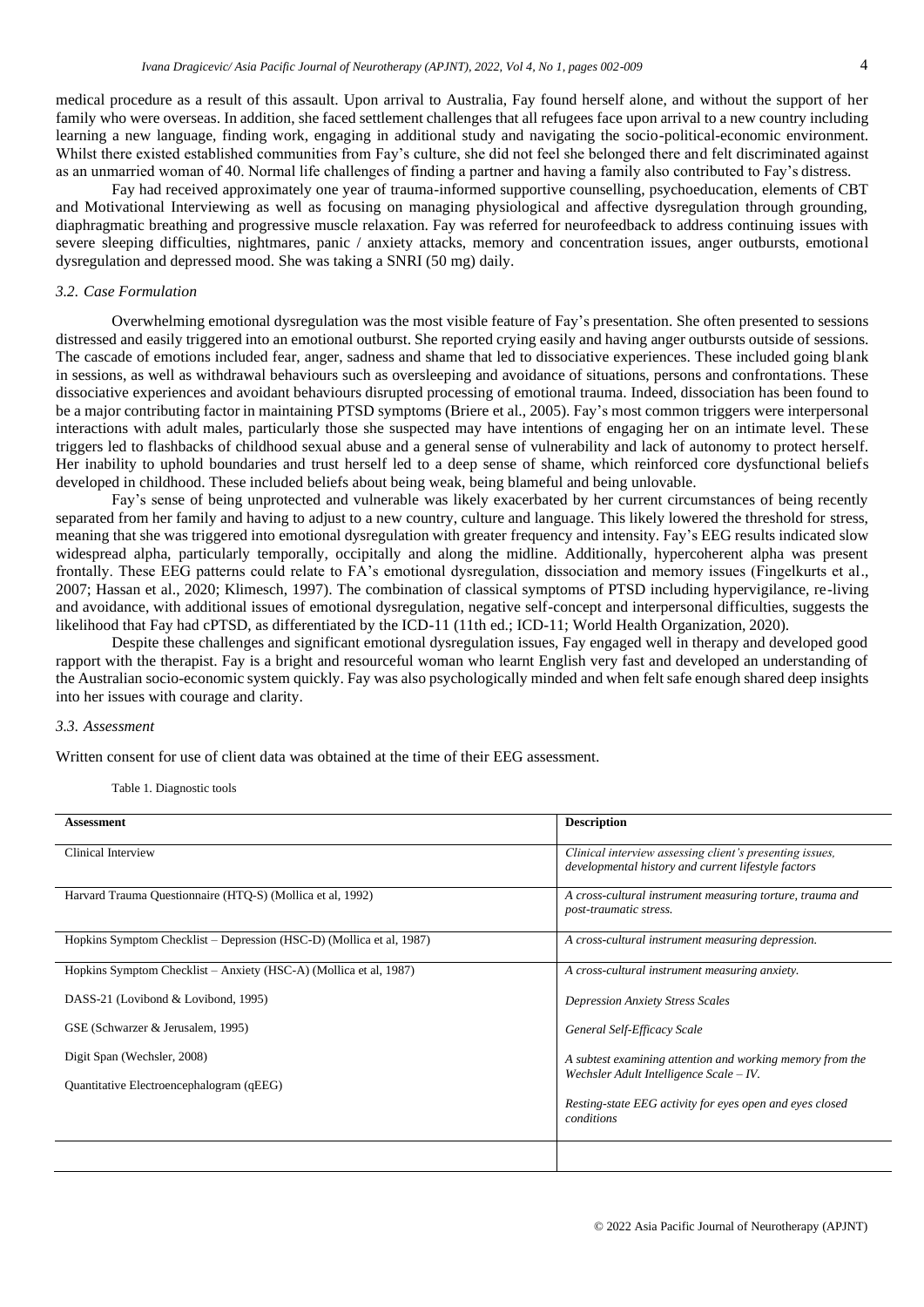### *3.4. Treatment*

Fay received 37 neurofeedback sessionsin total, as an adjunct to psychological therapy. Approximately, half of each session was spent on neurofeedback and the other half on psychological therapy.

### *3.4.1. Stage 1 –Safety*

The initial stage of therapy focused on the establishment of safety which included physiological stabilisation through neurofeedback. This was reflected in the choice of initial neurofeedback protocol, which aimed at stabilising symptoms through use of interhemispheric training (T3-T4/C3-C4) (Gapen et al., 2016; Othmer, 2005). This was in conjunction with grounding techniques including diaphragmatic breathing, naming affect and identifying triggers to emotional distress.

### *3.4.2. Stage 2 –Development and trauma attachment*

The next stage of treatment focused on delving deeper into Fay's developmental trauma and attachment relationships – a client led, organic progression, which was accompanied by the addition of right-hemisphere training (T4-P4), found to be particularly useful for reduction in PTSD symptoms (Gapen, et al., 2016).

### *3.4.3. Stage 3 –Experimental*

The final stage involved experiential exercises including imaginal exposure. This allowed Fay to confront some of her fears but more importantly, gave Fay more insight and clarity into who was to blame for these events, as well as to process her relationships to her parents. During this last stage, an additional Fz-Pz protocol was added, targeting frontal lobe functioning, to assist with more cortical control over limbic dysregulation as well as help with executive functioning and decision making (Viviani & Vallesi, 2021).

Please note that the stages in therapy and the accompanying protocols were not linear but rather, dynamic, and protocols and frequencies were adjusted based on client feedback within sessions or at follow-up. However, the general progression of therapy and accompanying protocols are adequately summarised in this manner.

| <b>Neurofeedback Protocol</b> | <b>Frequency range</b> | <b>Rationale</b>                                                                              |
|-------------------------------|------------------------|-----------------------------------------------------------------------------------------------|
|                               |                        |                                                                                               |
| T3-T4/C3-C4                   | Alpha enhancement      | Assist with headaches, panic, anxiety,<br>nightmares and general stabilization of<br>symptoms |
| T4-P4                         | Alpha enhancement      | Assist with further calming and emotional<br>regulation                                       |
| Fz-Pz                         | <b>SMR</b>             | Enhance inhibitory abilities, executive<br>functioning and attention                          |
|                               |                        |                                                                                               |

Table 2. Neurofeedback Protocols

### **4. Results and Discussion**

Following 37 neurofeedback sessions, Fay's scores improved on all measures.

### *4.1. Harvard and Hopkins*

Pre-treatment, Fay's trauma symptoms score was extremely high (HTQ-S) (Mollica et al, 1992), however on re-assessment her score was subclinical (<2.5). Fay's score for anxiety (HSC-A) (Mollica et al, 1987) also decreased to below cut-off (<1.75). Her score for depression (HSC-D) (Mollica et al, 1987) was just above cut-off for clinical significance (>1.75).

|  | Table 3. Psychometric comparisons of trauma symptoms, depression, and anxiety symptoms |  |  |  |  |  |
|--|----------------------------------------------------------------------------------------|--|--|--|--|--|
|  |                                                                                        |  |  |  |  |  |

| Comparison  | HTO-S | <b>HSC-A</b> | $HS\overline{C\text{-}D}$ |
|-------------|-------|--------------|---------------------------|
|             |       |              |                           |
| PRE         | 3.88  | 3.20         | 3.67                      |
| <b>POST</b> | 2.06  | <b>L.I</b>   | 1.8                       |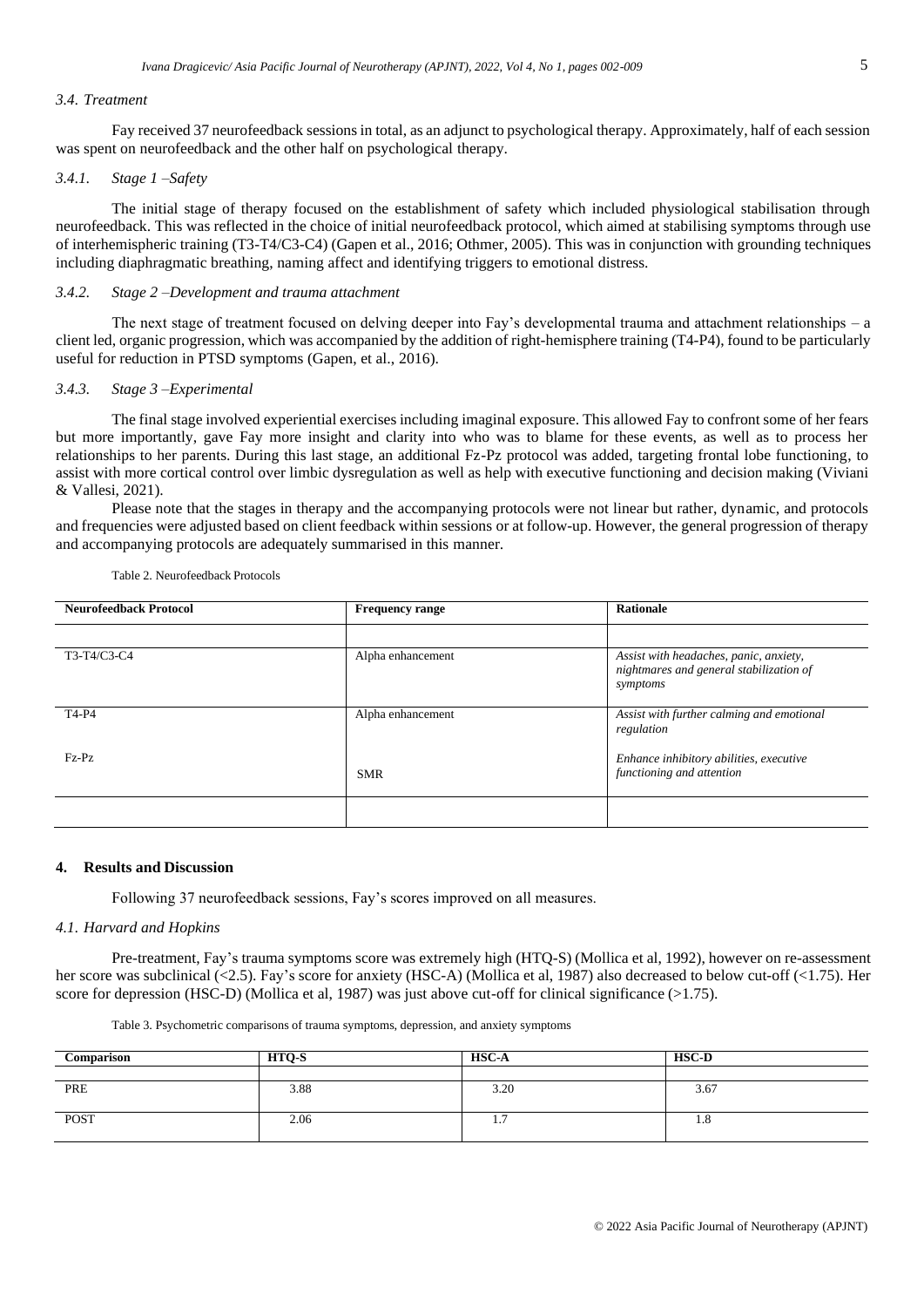### *4.2. DASS-21*

Pre-treatment, Fay's scores on DASS-21 (Lovibond & Lovibond, 1995) were all in the extremely severe range. On reassessment, her score for stress was in the normal range and her scores for depression and anxiety were in the mild range.

Table 4. Psychometric comparisons of DASS-21 scores

| <b>DASS Co</b><br>S Comparison | <b>Depression</b> | <b>Anxiety</b> | <b>Stress</b> |
|--------------------------------|-------------------|----------------|---------------|
|                                |                   |                |               |
| PRE                            | -10               | .              | <b>L</b>      |
| <b>POST</b>                    |                   |                |               |

### *4.3. GSE*

Fay's scores on the GSE (Schwarzer & Jerusalem, 1995) increased from 10 to 18, indicating an increase in Fay's belief in her own self-efficacy. This correlated with Fay's own reports of increased trust in herself and her ability to set appropriate boundaries.

### *4.4. Digit Span (DS), WAIS Subset*

Fay's total score for the Digit Span improved from pre to post assessment. Fay was unable to complete the sequential part of the task in the initial assessment. This was a reflection of her compromised cognitive functioning, which may have been partly a result of her inability to regulate. Following treatment, she performed in the average range for this component.

Table 5. Comparisons of Digit Span scores

| <b>DS Co</b><br><b>Comparison</b> | DS F<br>Forwards | <b>DS Backwards</b> | <b>DS</b> Sequential |
|-----------------------------------|------------------|---------------------|----------------------|
| <b>PRE</b>                        |                  |                     |                      |
| <b>POST</b>                       |                  |                     |                      |

### *4.5. EEG Results*

Fay's pre-post treatment EEG comparison in both eyes open and eyes closed condition showed a significant increase in the organised posterior alpha rhythm suggesting that the client's brain has become better regulated (Bazanova & Vernon, 2014). A reduction in slow alpha activity recorded over the right temporo-parietal region indicated an improvement in the social engagement system (Felmingham et al, 2003; Dalili et al, 2017; Chu et al, 2017). A reduction in slow front-central rhythm and an increase in higher alpha frequency may be indicative of an improvement in Fay's cognitive functioning, as reflected in the enhanced performance on the Digit Span. This is in line with research demonstrating sensorimotor rhythm (SMR) training to increase attention and working memory components of executive functioning (Vernon et al., 2003).

![](_page_6_Figure_13.jpeg)

Fig. 1. Graphs of EEG power spectra; fragment: Eyes opened 12:32:41, Offset: 0.00 s, Length: 601.48 s, Number of epochs 1. Eyes open quantitative EEG generated comparison of Alpha frequency (7.32Hz and 9.03Hz) power (uV^2) at pre- and post-therapy assessment. Red-purple colour indicates an increase in power and dark blue colour indicates a decrease in power of Alpha rhythms in different brain locations.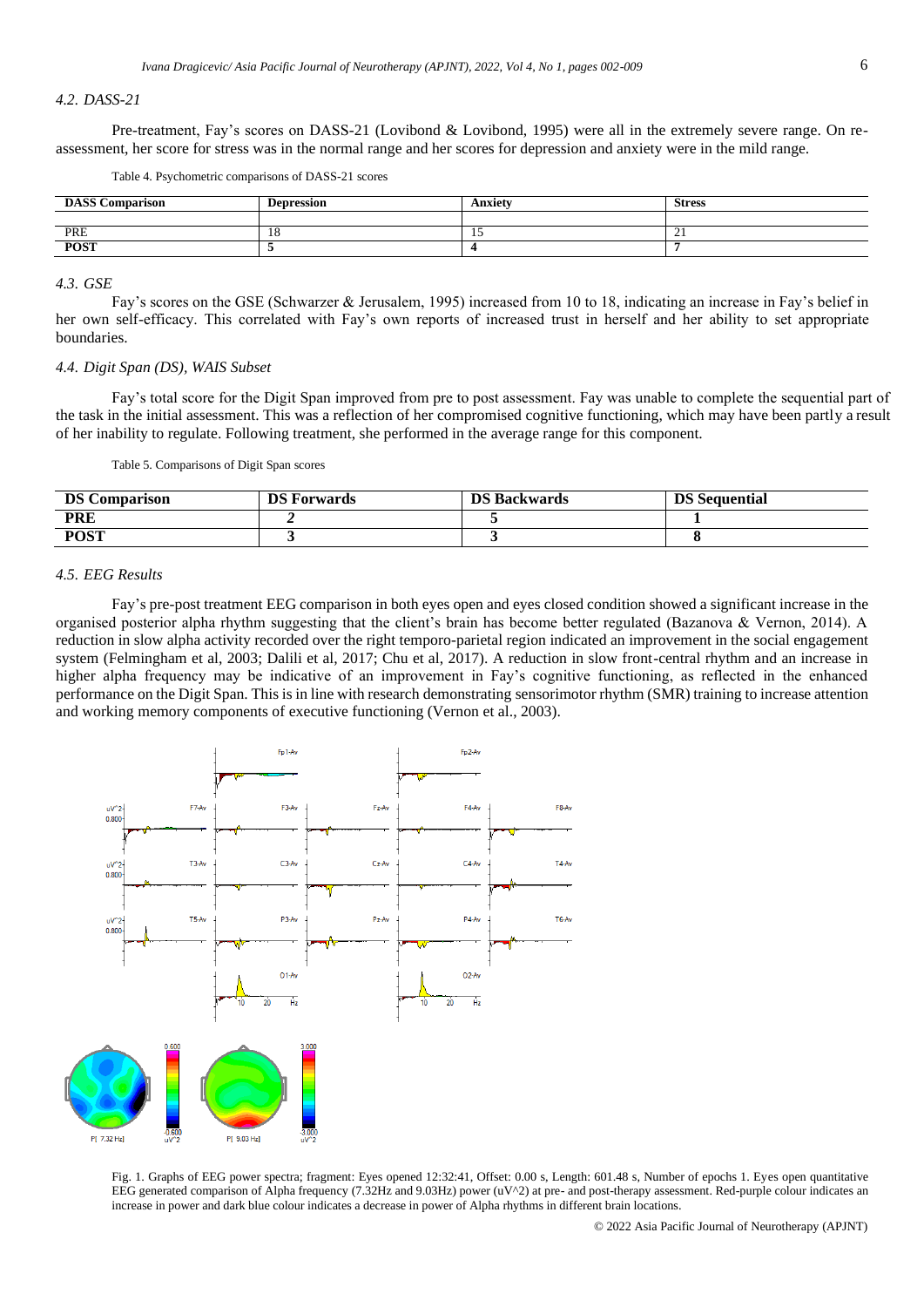![](_page_7_Figure_1.jpeg)

Fig. 2. Graphs of EEG power spectra; fragment: Eyes closed 12:42:49, Offset: 0.00 s, Length: 601.02 s, Number of epochs 1. Eyes closed quantitative EEG generated comparison of Alpha frequency  $(7.81\text{Hz}$  and  $10.01\text{Hz})$  power  $(uV^2)$  at pre- and post-therapy assessment. Red-purple colour indicates an increase in power and dark blue colour indicates a decrease in power of Alpha rhythms in different brain locations.

Fay's case was chosen because she represented a subgroup of clients seen at STARTTS who present with PTSD symptoms along with interpersonal and self-related vulnerabilities. These clients tended to have experienced early childhood trauma in addition to later war-related, refugee trauma and displacement and hence, generally present with more complex PTSD. This was evident for Fay in that she was still highly symptomatic following a year's worth of trauma-informed therapy. Following 37 neurofeedback sessions, Fay's symptoms decreased significantly, and she gained meaningful functional improvements. This suggests there may be a need for interventions that can target physiological instability and arousal dysregulation as part of the general goal of establishing safety and that this in turn will contribute to improved emotional regulation. Indeed, this is consistent with previous findings that demonstrated a significant reduction in PTSD symptoms and improvements in affect regulation following neurofeedback training (van der Kolk, et al., 2016).

Fay showed clinically significant reductions in her post-traumatic symptoms, anxiety and depression. Fay became progressively more stable in sessions, was less prone to emotional dysregulation and dissociation, and she reported improvements in sleep. These improvements suggest that a level of stability and safety was attained, which had not occurred until the addition of neurofeedback as an adjunct to therapy. Importantly, neurofeedback also gave Fay insight into previously unknown areas of her nervous system (i.e., her brainwaves), which helped place some of her symptoms in context. It also gave her a sense of control and empowerment in knowing that her brain was able to learn and change. Her improved emotional regulation was also evident in Fay's ability to withstand imaginal exposure exercises and undergo painful emotional processing relating to parental attachment. It is our hypothesis that this was achieved through the establishment of safety that allowed Fay to move away from the habitual fight/flight/freeze responses and to access the social engagement system (Porges, 2001). Lastly, Fay showed functional improvements in social and occupational spheres – she was able to make new social connections, to interview for a job and enrol in a study course. In her last session, Fay remarked how her memories which had caused her significant emotional pain were now better managed.

### **5. Conclusion**

This case study highlights the potential use of neurofeedback as an adjunct to therapy, specifically by establishing a sense of safety through physiological stability, which may assist clients in their ability to process painful traumatic material and may be especially warranted in cases of complex and chronic trauma. A limitation of this study is the difficulty in differentiating the effects of neurofeedback from psychological therapy itself, although the fact that Fay had trauma-informed therapy as a standalone treatment for a year reduces this limitation somewhat. Another consideration is therapeutic alliance – it cannot be ruled out that a change in therapist produced these effects and therapeutic alliance has been shown to be a moderate contributing factor to therapy outcome (Martin, et al., 2000). Hence, further research is needed to investigate these factors and to generalise these results. Nonetheless, this case study highlights the importance of considering neurofeedback treatment as an adjunct to psychological therapy for trauma.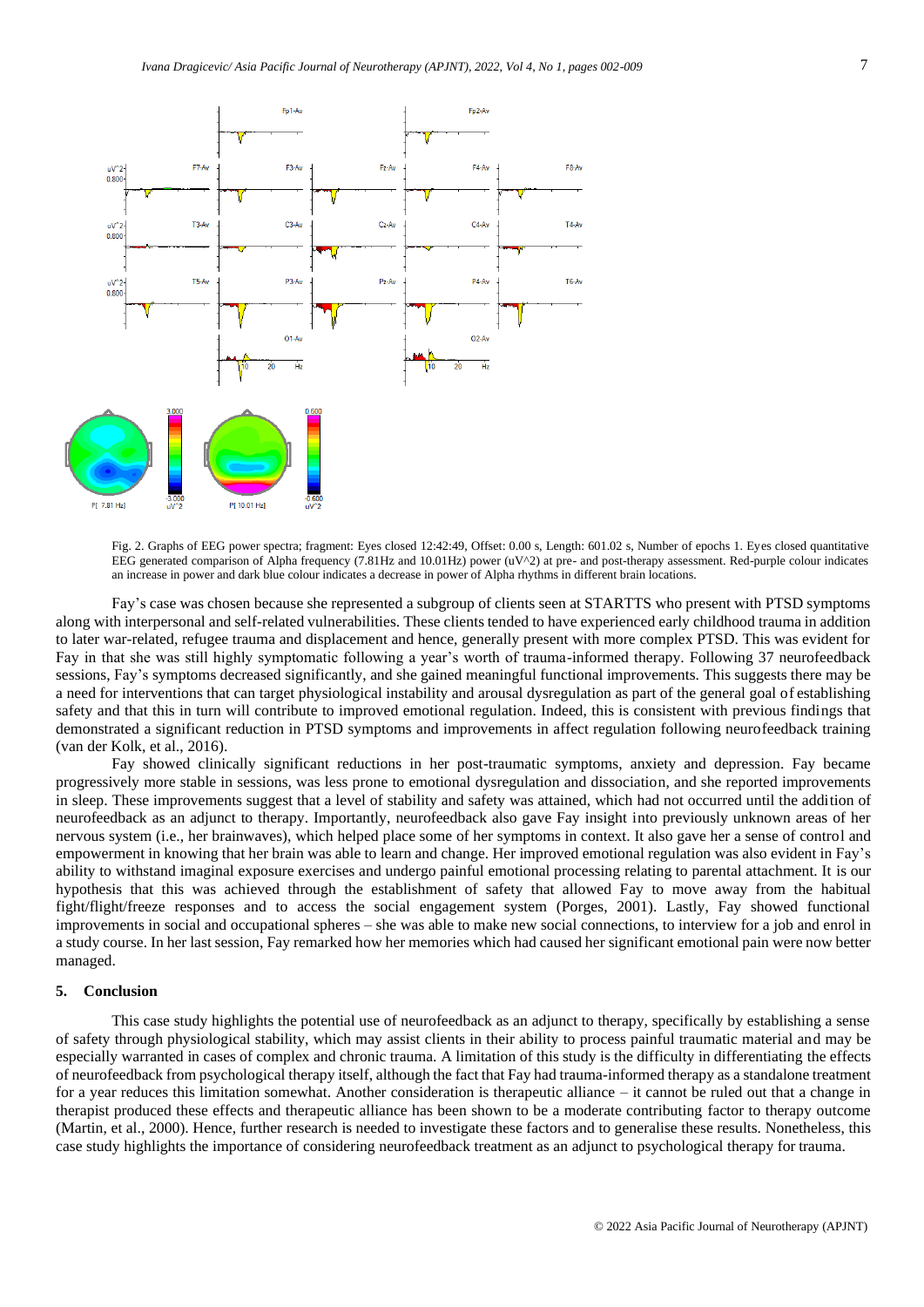### **References**

Askovic, M., & Gould, D. (2009). Integration of neurofeedback in the therapeutic work with torture and trauma survivors: a case study. *Biofeedback*, *37*(2), 56-62.

Askovic, M., Watters, A. J., Aroche, J., & Harris, A. W. (2017). Neurofeedback as an adjunct therapy for treatment of chronic posttraumatic stress disorder related to refugee trauma and torture experiences: two case studies. *Australasian psychiatry*, *25*(4), 358-363.

Askovic, M., Watters, A. J., Coello, M., Aroche, J., Harris, A. W., & Kropotov, J. (2020). Evaluation of Neurofeedback for Posttraumatic Stress Disorder Related to Refugee Experiences Using Self-Report and Cognitive ERP Measures. *Clinical EEG and Neuroscience*, *51*(2), 79-86.

Begić, D., Hotujac, L., & Jokić-Begić, N. (2001). Electroencephalographic comparison of veterans with combat-related post-traumatic stress disorder and healthy subjects. *International Journal of Psychophysiology*, *40*(2), 167-172.

Bazanova, O. M., & Vernon, D. (2014). Interpreting EEG alpha activity. *Neuroscience & Biobehavioral Reviews*, *44*, 94-110.

Brewin, C. R., Cloitre, M., Hyland, P., Shevlin, M., Maercker, A., Bryant, R. A., ... & Somasundaram, D. (2017). A review of current evidence regarding the ICD-11 proposals for diagnosing PTSD and complex PTSD. *Clinical psychology review*, *58*, 1-15.

Briere, J., Scott, C., & Weathers, F. (2005). Peritraumatic and persistent dissociation in the presumed etiology of PTSD. *American Journal of Psychiatry*, *162*(12), 2295-2301.

Chiba, T., Kanazawa, T., Koizumi, A., Ide, K., Taschereau-Dumouchel, V., Boku, S., ... & Kawato, M. (2019). Current status of neurofeedback for post-traumatic stress disorder: a systematic review and the possibility of decoded neurofeedback. *Frontiers in human neuroscience*, *13*, 233.

Chu, D. A., Bryant, R. A., Gatt, J. M., & Harris, A. W. (2017). Corrigendum to" Failure to differentiate between threat-related and positive emotion cues in healthy adults with childhood interpersonal or adult trauma"[J. Psychiatr. Res. 78 (2016) 31-41]. *Journal of psychiatric research*, *94*, 230.

Cloitre, M. (2020). ICD-11 complex post-traumatic stress disorder: simplifying diagnosis in trauma populations. *The British Journal of Psychiatry*, *216*(3), 129-131.

Cloitre, M., Garvert, D. W., Brewin, C. R., Bryant, R. A., & Maercker, A. (2013). Evidence for proposed ICD-11 PTSD and complex PTSD: A latent profile analysis. *European journal of psychotraumatology*, *4*(1), 20706.

Cloitre, M., Stolbach, B. C., Herman, J. L., Kolk, B. V. D., Pynoos, R., Wang, J., & Petkova, E. (2009). A developmental approach to complex PTSD: Childhood and adult cumulative trauma as predictors of symptom complexity. *Journal of traumatic stress*, *22*(5), 399-408.

Dalili, M. N., Schofield-Toloza, L., Munafò, M. R., & Penton-Voak, I. S. (2017). Emotion recognition training using composite faces generalises across identities but not all emotions. *Cognition and Emotion*, *31*(5), 858-867.

Fazel, M., Wheeler, J., & Danesh, J. (2005). Prevalence of serious mental disorder in 7000 refugees resettled in western countries: A systematic review. *Lancet, 365,* 1309–1314.

Felitti, V. J., Anda, R. F., Nordenberg, D., Williamson, D. F., Spitz, A. M., Edwards, V., & Marks, J. S. (1998). Relationship of childhood abuse and household dysfunction to many of the leading causes of death in adults: The Adverse Childhood Experiences (ACE) Study. *American journal of preventive medicine*, *14*(4), 245-258.

Felmingham, K. L., Bryant, R. A., & Gordon, E. (2003). Processing angry and neutral faces in post-traumatic stress disorder: an event-related potentials study. *Neuroreport*, *14*(5), 777-780.

Fingelkurts, A. A., Fingelkurts, A. A., Rytsälä, H., Suominen, K., Isometsä, E., & Kähkönen, S. (2007). Impaired functional connectivity at EEG alpha and theta frequency bands in major depression. *Human brain mapping*, *28*(3), 247-261.

Fisher, S. F. (2014). *Neurofeedback in the treatment of developmental trauma: Calming the fear-driven brain*. WW Norton & Company.

Gapen, M., van der Kolk, B. A., Hamlin, E., Hirshberg, L., Suvak, M., & Spinazzola, J. (2016). A pilot study of neurofeedback for chronic PTSD. *Applied psychophysiology and biofeedback*, *41*(3), 251-261.

Ge, F., Yuan, M., Li, Y., & Zhang, W. (2020). Posttraumatic Stress Disorder and Alterations in Resting Heart Rate Variability: A Systematic Review and Meta-Analysis. *Psychiatry Investigation*, *17*(1), 9.

Giesbrecht, T., Jongen, E. M., Smulders, F. T., & Merckelbach, H. (2006). Dissociation, resting EEG, and subjective sleep experiences in undergraduates. *The Journal of nervous and mental disease*, *194*(5), 362-368.

Hassan, R., Macmillan, H. L., & Schmidt, L. A. (2020). Trajectories of Dissociative Experiences in Adolescent Females Exposed to Child Maltreatment: Influence of Frontal EEG Asymmetry. *Journal of Social and Clinical Psychology*, *39*(9), 824-841.

Herman, J. L. (1992). Trauma and recovery: The aftermath of violence from domestic violence to political terrorism. New York, NY: Guilford Press.

Jowett, S., Karatzias, T., Shevlin, M., & Albert, I. (2020). Differentiating symptom profiles of ICD-11 PTSD, complex PTSD, and borderline personality disorder: A latent class analysis in a multiply traumatized sample. *Personality Disorders: Theory, Research, and Treatment*, *11*(1), 36.

Klimesch, Wolfgang. "EEG-alpha rhythms and memory processes." *International Journal of psychophysiology* 26.1-3 (1997): 319-340.

Lawson, D. M., Davis, D., & Brandon, S. (2013). Treating complex trauma: Critical interventions with adults who experienced ongoing trauma in childhood. *Psychotherapy*, *50*(3), 331.

Lovibond, S.H. & Lovibond, P.F. (1995). Manual for the Depression Anxiety & Stress Scales. (2 Ed.) Sydney: Psychology Foundation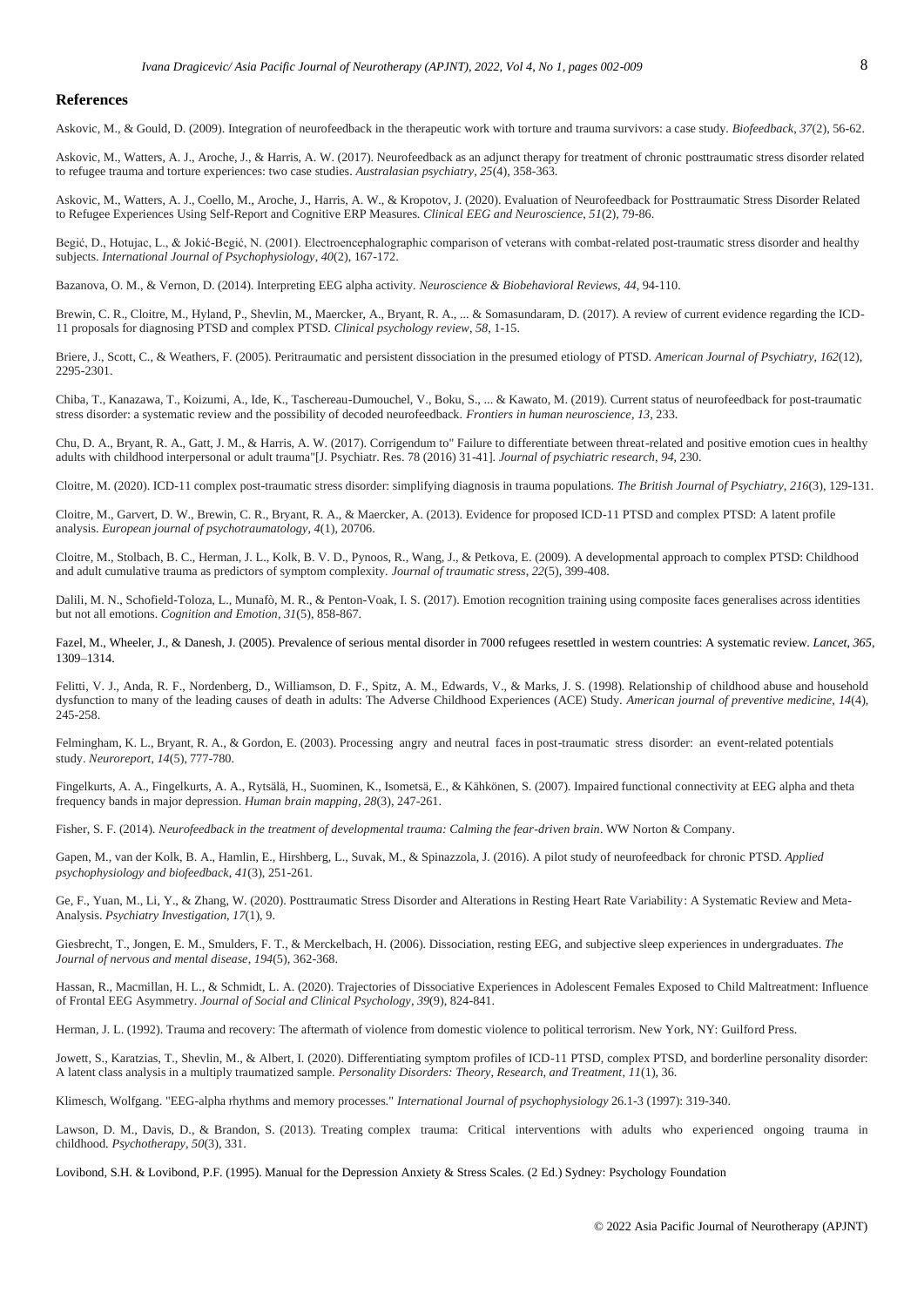Martin, D. J., Garske, J. P., & Davis, M. K. (2000). Relation of the therapeutic alliance with outcome and other variables: a meta-analytic review. *Journal of consulting and clinical psychology*, *68*(3), 438.

Mollica, R. F., Caspi-Yavin, Y., Bollini, P., Truong, T., Tor, S., & Lavelle, J. (1992). The Harvard Trauma Questionnaire: validating a cross-cultural instrument for measuring torture, trauma, and posttraumatic stress disorder in Indochinese refugees. *Journal of nervous and mental disease*, *180,* 111-116.

Mollica, R. F., Wyshak, G., de Marneffe, D., Khuon, F., & Lavelle, J. (1987). Indochinese versions of the Hopkins Symptom Checklist-25: a screening instrument for the psychiatric care of refugees. *The American journal of psychiatry*, *144,* 497-500.

Othmer, S. F. (2005). Interhemispheric EEG training. *Journal of Neurotherapy*, *9*(2), 87-96.

Panisch, L. S., & Hai, A. H. (2020). The effectiveness of using neurofeedback in the treatment of post-traumatic stress disorder: a systematic review. *Trauma, Violence, & Abuse*, *21*(3), 541-550.

Porges, S. W. (2001). The polyvagal theory: phylogenetic substrates of a social nervous system. *International journal of psychophysiology, 42(2)*, 123-146.

Reiter, K., Andersen, S. B., & Carlsson, J. (2016). Neurofeedback treatment and posttraumatic stress disorder: Effectiveness of neurofeedback on posttraumatic stress disorder and the optimal choice of protocol. *The Journal of nervous and mental disease*, *204*(2), 69-77.

Schwarzer, R., & Jerusalem, M. (1995). Generalized Self-Efficacy scale. In J. Weinman, S. Wright, & M. Johnston, Measures in health psychology: A user's portfolio. Causal and control beliefs (pp. 35-37). Windsor, UK: NFER-NELSON.

Sherlin, L.H., Arns, M., Lubar, J., Heinrich, H., Kerson, C., Strehl, U., and Sterman, M.B. (2011). Naurofeedback and Basic Learning Theory: Implications for Research and Practice. *Journal of Neurotherapy, 15*, 292-304.

Steingrimsson, S., Bilonic, G., Ekelund, A. C., Larson, T., Stadig, I., Svensson, M., ... & Bernhardsson, S. (2020). Electroencephalography-based neurofeedback as treatment for post-traumatic stress disorder: A systematic review and meta-analysis. *European Psychiatry*, *63*(1).

Van der Kolk, B. A., Hodgdon, H., Gapen, M., Musicaro, R., Suvak, M. K., Hamlin, E., & Spinazzola, J. (2016). A randomized controlled study of neurofeedback for chronic PTSD. *PloS one*, *11*(12), e0166752.

Vernon, D., Egner, T., Cooper, N., Compton, T., Neilands, C., Sheri, A., & Gruzelier, J. (2003). The effect of training distinct neurofeedback protocols on aspects of cognitive performance. *International journal of psychophysiology*, *47*(1), 75-85.

Viviani, G., & Vallesi, A. (2021). EEG neurofeedback and executive function enhancement in healthy adults: A systematic review. *Psychophysiology*, e13874. Wahbeh,

H., & Oken, B. S. (2013). Peak high-frequency HRV and peak alpha frequency higher in PTSD. *Applied psychophysiology and biofeedback*, *38*(1), 57-69. Wechsler, D.

(2008). *Wechsler Adult Intelligence Scale--Fourth Edition (WAIS-IV)* [Database record]. APA PsycTests[. https://doi.org/10.1037/t15169-000](https://doi.org/10.1037/t15169-000)

World Health Organization (2020). International statistical classification of diseases and related health problems (11th ed.). https://icd.who.int/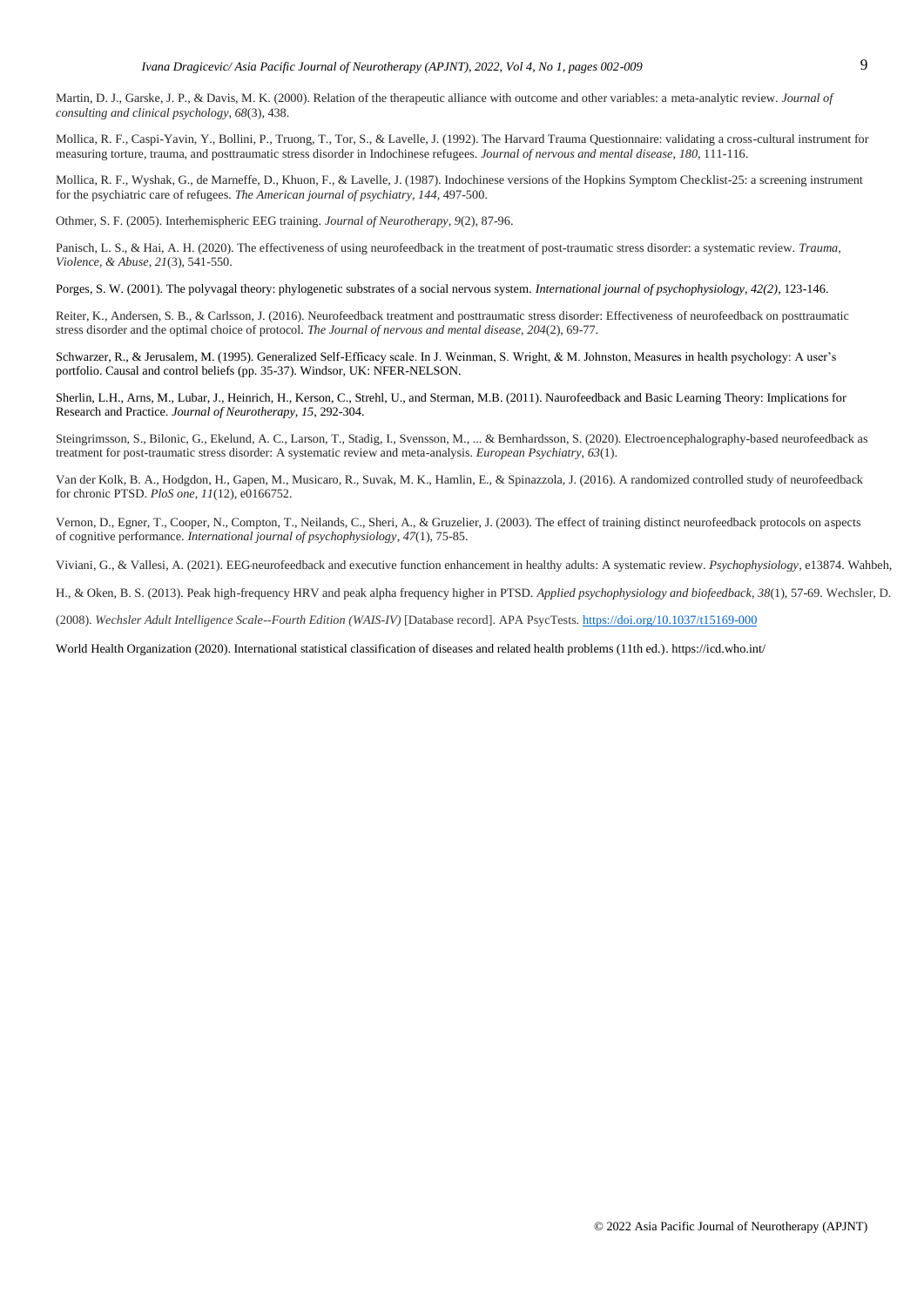# EEG based Epileptic data classification using Long Short Term Memory (LSTM)

## Soyiba Jawed<sup>a</sup>, Aamir Saeed Malik<sup>a\*</sup>

*<sup>a</sup>Cognitive and Neural Engineering Research Group, Department of Computer systems, Brno University of Technology*

*Brno University of Technology, Brno, 612 00, Czech Republic*

### **Abstract**

This study aims to analyze the Epileptic Electroencephalography (EEG) signals. The goal is to differentiate EEG patterns of epilepsy and non-epilepsy in subjects. The EEG of the subjects was recorded during and before the seizure occurred. Next, the features are automatically extracted from raw EEG data; later, these features are used for classification. Here, the long short-term memory (LSTM) algorithm was implemented as a classifier. The classification accuracy of more than 0.98 is achieved for both classes. These promising results make our model reliable for practical implementations.

© 2022 Published jointly by ANSA and APNA societies of Australasia and ASEAN Countries. Selected and peer-review by editorial board of Asia Pacific Journal of Neuro therapy (APJNT).

*Keywords:* EEG, LSTM, deep learning, epilepsy.

| <b>ARTICLE INFO</b> |                   | * Corresponding author.                 |
|---------------------|-------------------|-----------------------------------------|
| <b>RECEIVED</b>     | November 12, 2021 | Email: $mali \& \& \nfit{fit}$ . vut.cz |
| <b>REVIEWED</b>     | March 15, 2022    |                                         |
| <b>ACCEPTED</b>     | April 06, 2022    |                                         |
|                     |                   |                                         |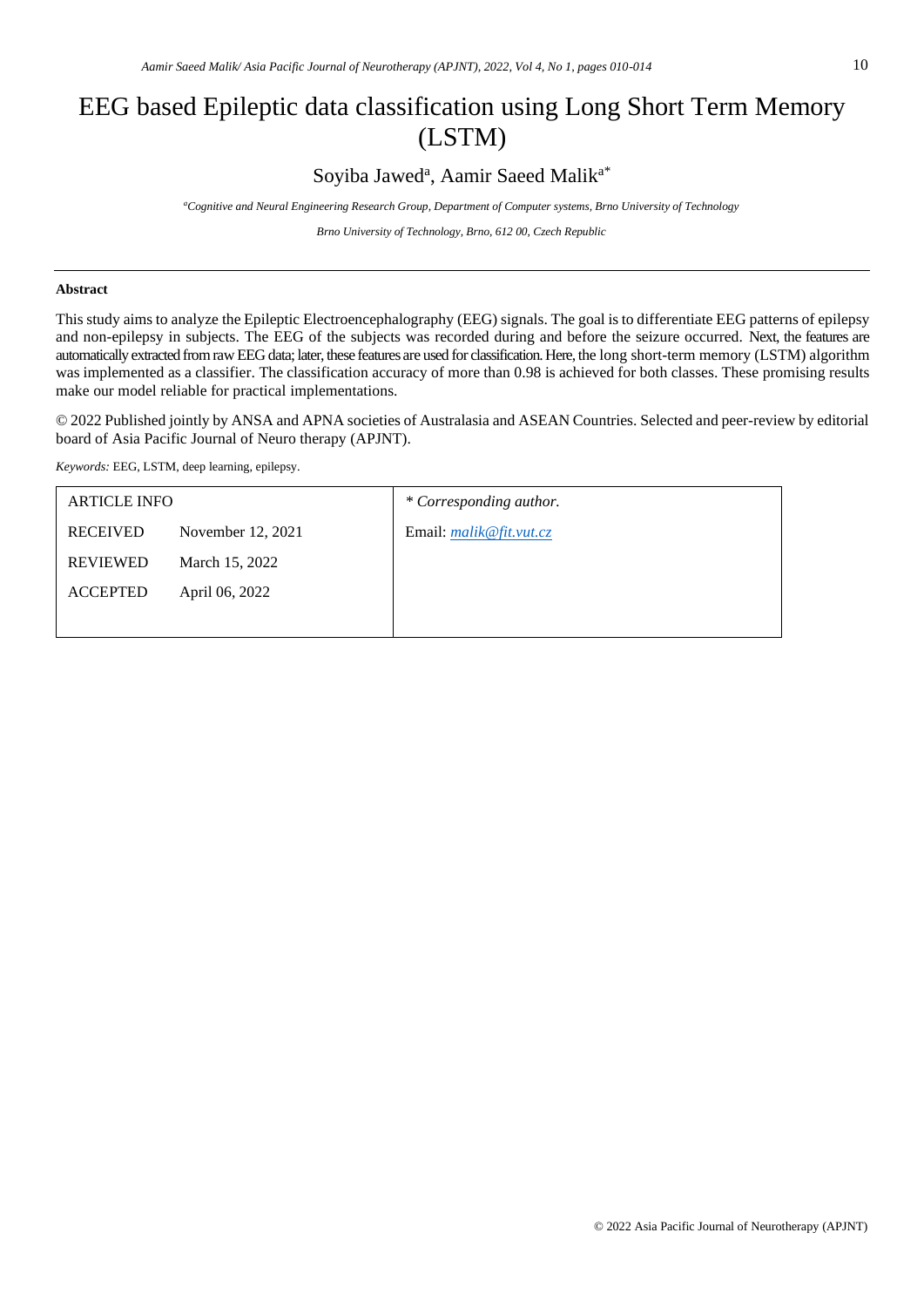### **1. Introduction**

There are 65 million people in the world that are affected by epilepsy. Epilepsy is the most severe neurological disease. It is also recognized as the most common chronic disease (Thurman et al., 2011). Epileptic patients usually suffer from misunderstanding, discrimination, and social stigma (Quintas et al., 2012) (Meyer et al., 2010). It is not easy to live with an unpredictable chronic disease as it can disrupt autonomy for daily life activities. With advances in medical science, epilepsy can be treated successfully in many cases. Still, the treatment is long-term, which affects the treatment process, especially in middle-income and low-income countries (Cameron et al., 2012). Furthermore, all patients do not respond to the medical treatment; sometimes, surgery is required, and other treatments such as neurostimulation to treat the disease. Therefore, looking at brain patterns can help in the treatment of epilepsy.

Electroencephalography (EEG) signals can be used for the identification of brain abnormalities associated with epilepsy seizures. These are represented as sharp spikes in EEG data. EEG epilepsy signals can be classified into four main categories: 1) interictal, 2) postictal, 3) seizure, and 4) preictal. Preictal is the time before a seizure occurs (Rahman et al., 2021). It remains activated in the brain for about fifteen minutes and can go up to one hour. Postictal is the time just after the seizure occurs. Interictal is the time between the two states, that is, postictal and preictal. Seizure depicts the phase where an actual seizure occurs (Rahman et al., 2021). However, many methods exist in the literature for epilepsy classification using EEG. The drawback of these EEG based epileptic seizure detection methods include low sensitivity and specificity. Sensitivity is usually ranging from 26 to 56%. Specificity is a bit better but still not reliable enough as, in some cases, it's as low as 78% (Asadzadeh et al., 2020). One possible reason is the diversity of patients in clinical settings (Benbadis et al., 2003). This paper uses the BONN university dataset to classify epilepsy and control groups.

### **2. Materials and Methods**

### *2.1. Block Diagram*

We propose using a deep learning algorithm called long short-term memory (LSTM) to recognize epileptic brain activity. The block diagram of the system is shown in figure 1. Here the input is the EEG dataset of the Control group and epileptic group. For the pipeline, the EEG dataset is given as input from the given data; features are extracted automatically and then classified into the two classes epilepsy and non-epilepsy.

![](_page_11_Figure_7.jpeg)

Figure 1. Block diagram of the system.

### *2.2. Dataset (EEG)*

We utilize the publicly available Bonn epileptic database. Bonn dataset is categorized into five subsets (A - E). Data from 5 patients were recorded, and each subgroup contained 100 single-channel EEG signals of 23.6 seconds. The sampling frequency for the EEG recording was 173.61 Hz, and the signal resolution was 12-bits. The raw EEG dataset E contained epileptic seizure activity.

### *2.3. Recurrent Neural Network (RNN)*

The significance of a Recurrent Neural Network (RNN) is that it utilizes sequential information, especially the time series data. If all the inputs and the corresponding outputs are independent of each other, then a traditional neural network can be used. However, this assumption of independence is not valid for the EEG time-series data, and hence for many tasks, that is not a good approach to follow. For example, consider a task that looks at the words in a sentence and then performs a prediction for the next word in that sentence. In order to achieve a good prediction of the upcoming word, it is better to have the knowledge and memory of the words preceding it. Here, for this example, RNN can be employed because they are recurrent in the sense that they perform the same task for every word of the sentence. The output depends on the previous computations, and it is already known that they have a "memory" that is involved in capturing and holding information about the previous computations. Issues of RNN include vanishing problem and exploding gradient problem. In this paper, we propose to use LSTM, which is a type of RNN.

### *2.4. Long short-term memory (LSTM)*

### 1. Using LSTM for classification

LSTM is a type of RNN and RNN is a type of Neural Network. Therefore, just as a neural network can be used for classification, both RNN and LSTM can be used as classifiers. For the proposed LSTM scheme as a classifier, in addition to the input from the current time step, a hidden state is also used to hold the information from the previous time step. Hence, LSTM can perform classification with better results than RNN and Neural Network because of LSTM's good performance for EEG time series data. Since the Bonn dataset contains EEG time series data, LSTM is chosen among all other deep learning techniques.

### 2. Working Principle of LSTM

Traditional neural networks do not have persistence, and that is their major shortcoming. A recurrent neural network addresses this problem by having loops in them, which makes the information persist. The problem of RNN is long-term dependencies and hence LSTM is proposed to be used to address these dependencies. As mentioned above, the Long short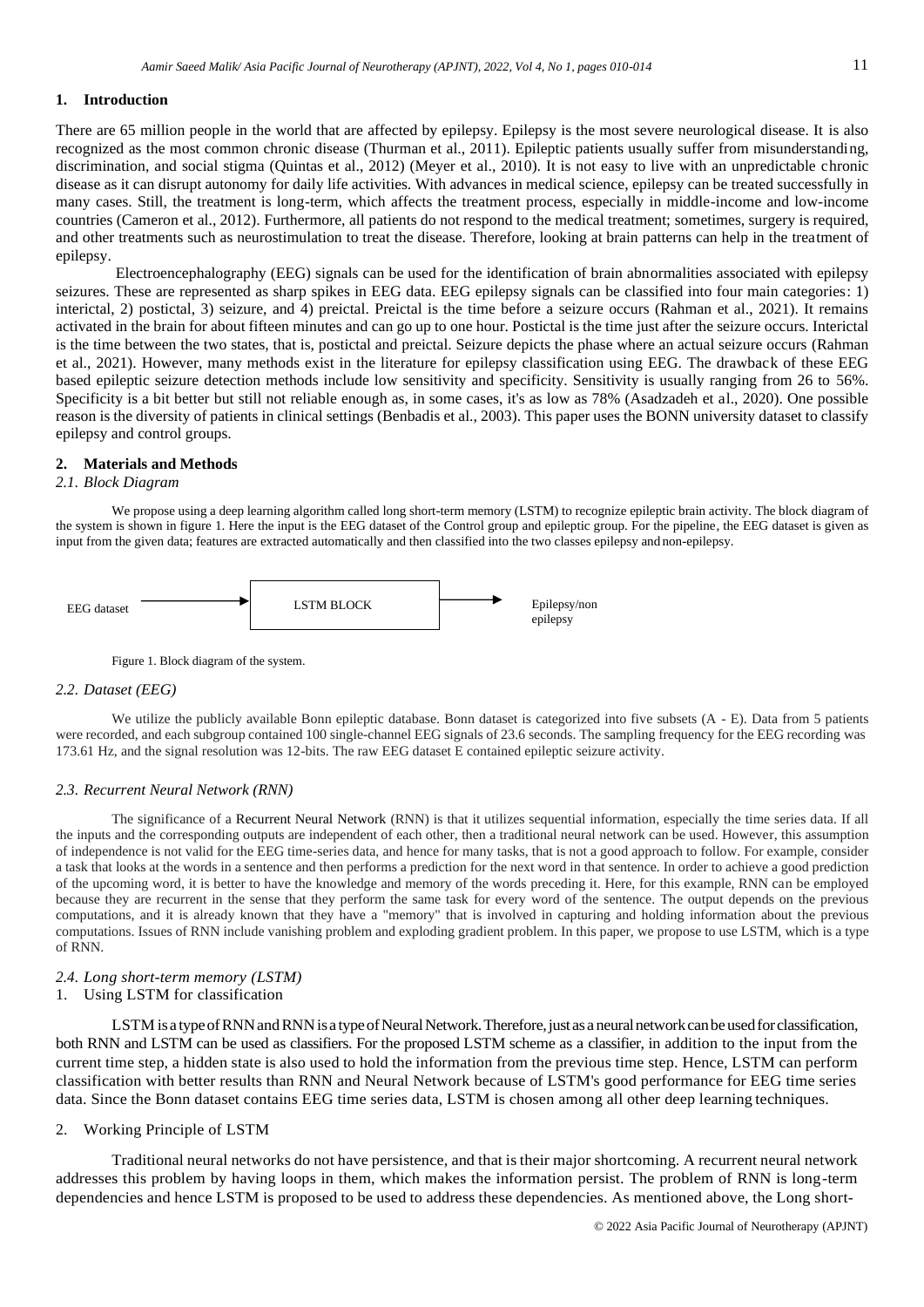term memory (LSTM) deep learning networks are a type of RNN and they are involved in learning long-term dependencies. By default, LSTM remembers information because it has memory and can retain it for a long duration. The chain-like structure of LSTM with four layers is similar to RNN, though RNN has one layer only. The LSTM has gate structures, and this empowers LSTM to manipulate information by adding or removing them. Here, in this paper, the LSTM-based deep learning model has been proposed for the classification of epileptic and non-epileptic states using EEG brain waves. There are many techniques that can be used for further encoding, but this paper proposes to use one-hot encoding. Similarly, for the implementation of LSTM, tensor flow is used. The performance of the proposed method is evaluated using a confusion matrix. Figure 2 shows the LSTM architecture used in this paper. In figure 2,  $X_{t+1}$  is the input vector,  $H_t$  is the hidden state vector,  $W_f$  Is the weight vector, tahh is the gate function,  $C_t$  is the Cell input activation vector, and finally  $\sigma$  is the forget gate activation function.

![](_page_12_Figure_2.jpeg)

Figure 2. The LSTM architecture

### **3. Results**

The dataset is split into 80% for training and 20% for testing. The labels are converted into one hot encoder as:

$$
0 \gg [1,0]
$$
 and  $1 \gg [0,1]$ .

The model is trained using the following parameters, and figure 3 shows the learning curve of the model.

- Batch size: which is the number of training examples defined in one iteration,
- Number of epochs: is a hyperparameter that explains how many times the learning algorithm works through the entire training dataset,
- Hidden size: It's the number of hidden units,
- Optimizer: It optimizes the attributes of the deep learning network.

For the implementation of the proposed method, following values are used for the above-mentioned parameters:

- Batch size: 16,
- Number of epochs: 25,
- Hidden size: 128,
- Optimizer: Adam optimizer is used for optimizing.

![](_page_12_Figure_17.jpeg)

Figure 3. The learning curve of the LSTM model

The model is evaluated using the standard evaluation metrics of precision-recall and F-score using the formula stated is equation 1 to equation 3. Table 1 shows the confusion matrix and Figure 3 shows the ROC curve.

$$
Precision = \frac{TP}{TP + FP}
$$
 (1)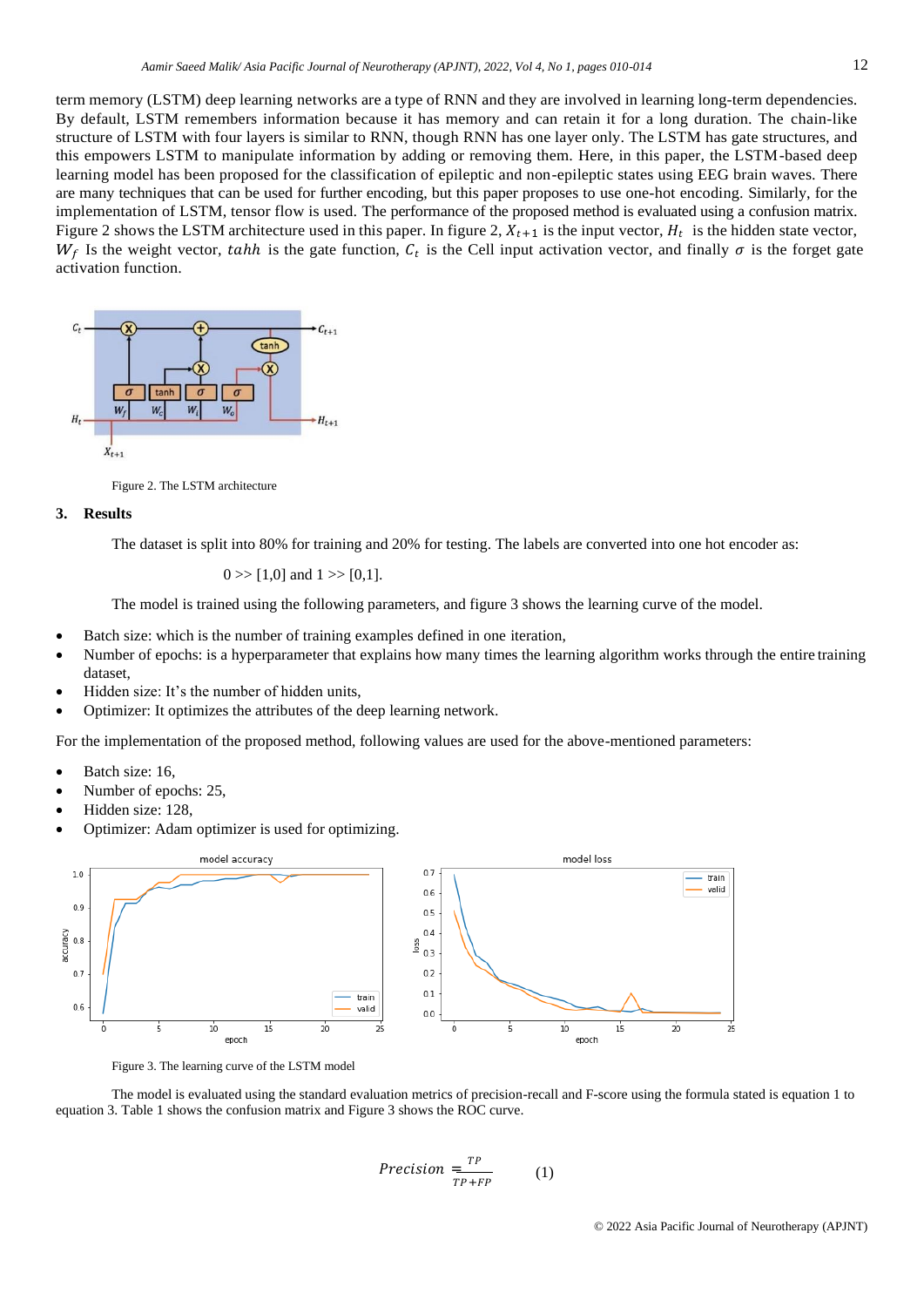$$
\text{Recall} = \frac{TP}{TP + FN} \tag{2}
$$

$$
F1 = 2 * \frac{Precision * Recall}{Precision + Recall}
$$
 (3)

Table 1: Confusion matrix of the model

|              | precision |      |      | recall f1-score support |
|--------------|-----------|------|------|-------------------------|
|              |           |      |      |                         |
| normal       | 1.00      | 1.00 | 1.00 | 20                      |
| epileptic    | 1.00      | 1.00 | 1.00 | 20                      |
|              |           |      |      |                         |
| accuracy     |           |      | 1.00 | 40                      |
| macro avg    | 1.00      | 1.00 | 1.00 | 40                      |
| weighted avg | 1.00      | 1.00 | 1.00 | 40                      |
|              |           |      |      |                         |

![](_page_13_Figure_5.jpeg)

Figure 4. ROC curve of LSTM classifier

This study analysed epileptic and normal classes using EEG signals and Long short-term memory (LSTM) as a deep learning classifier. Participants were classified as epileptic or normal. The EEG signals were recorded from normal subjects and from subjects with epilepsy. Using EEG signals to identify epilepsy is important as it can help subjects with epilepsy in the future to predict seizures before time so that necessary preventive measures can be taken. However, this is just proof of concept with one subject only. This classification accuracy is expected to decrease with more subjects. As the dataset is small, overfitting is possible, which is the reason for obtaining100% accuracy. Including more subjects in the dataset will resolve overfitting and it is expected that the accuracy will be decreased from 100% to 95%-98%.

### **4. Conclusions**

We have proposed a deep-learning model to distinguish epileptic EEG signatures from the Control in this work. EEG is recorded from 21 scalp sites using EEG electrodes. In this paper, we have proposed to use LSTM deep learning algorithm for classification. High classification accuracy was recorded for epilepsy and Control. The above results conclude that LSTM has good potential for classifying the EEG time-series signals.